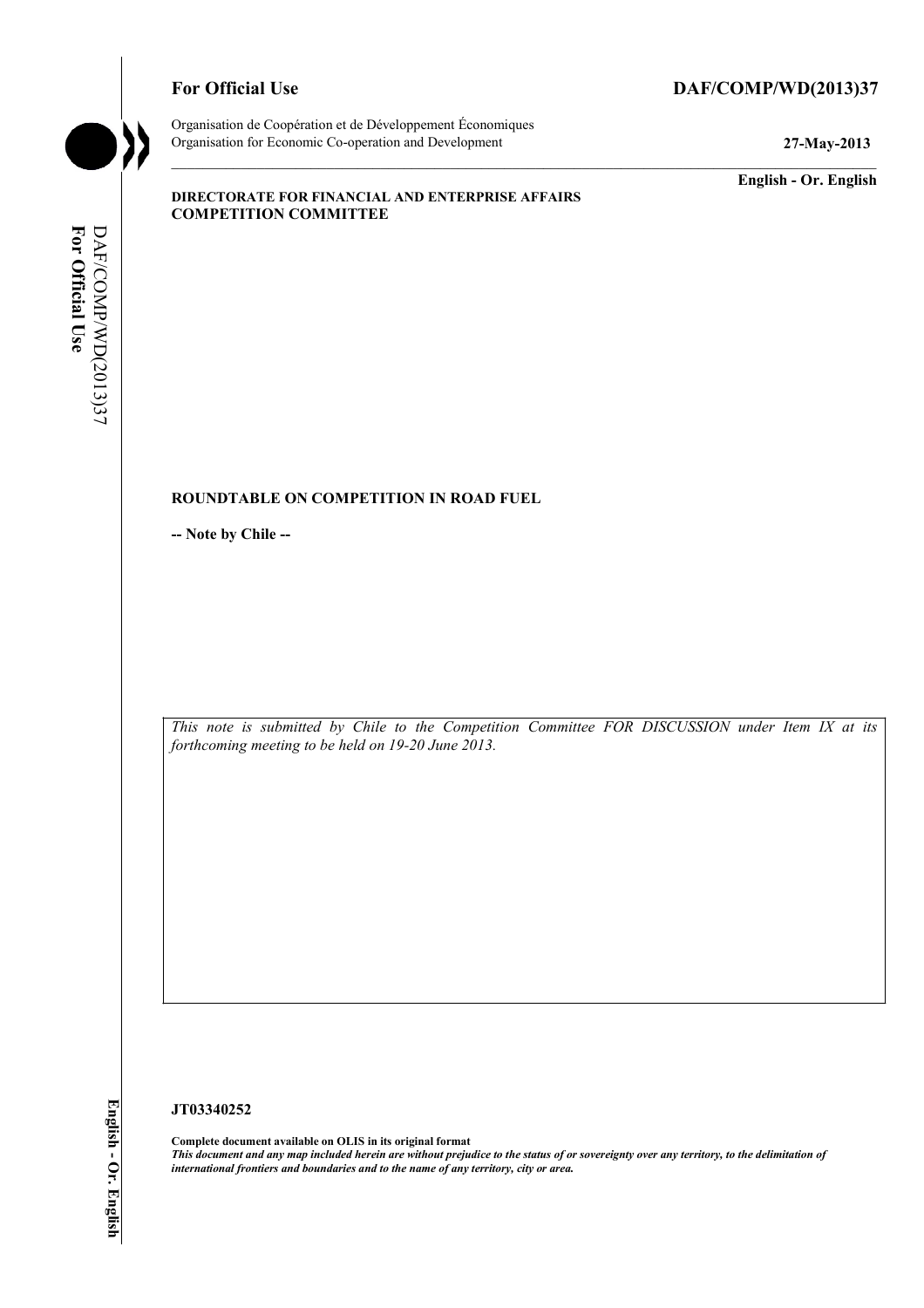# **ROUNDTABLE ON COMPETITION IN ROAD FUEL**

## **-- Note by Chile --**

# **1. Overview of Road Fuel Industry in Chile and Regulation**

# *1.1 Extraction and refining*

 $\frac{1}{1}$ 

1. The first stage of the value chain in the fuel industry is the extraction and refining of flammable liquids, particularly petroleum-based derivatives. In Chile, according to a provision in the Constitution of the Republic, the State has absolute, exclusive, inalienable and imprescriptible domain over all coal and hydrocarbon deposits and the other fossil substances. In addition, liquid or gaseous hydrocarbons cannot be the subject of exploration or production concessions.<sup>1</sup>

2. Extraction and refining activities in Chile are performed exclusively by a state-owned company, ENAP.<sup>2</sup> ENAP owns refining facilities in the southernmost region of the country (Magallanes), the middle south (Concepción) and near the capital, Santiago (Concón). Unlike the case with extraction activities, the law does not restrict refining activities to the State. However, the fact that ENAP is the only supplier of refining services may suggest that there may not be sufficient profits to attract entry in this segment of the market in Chile, given sunk costs, scale economies and regulatory risks associated with an area in which the sole incumbent is a State Owned Enterprise  $(SOE)<sup>3.4</sup>$ 

3. Besides petroleum products extracted and refined in Chile, domestic demand of flammable liquids is also met through imports. ENAP supplies about 60% of flammable liquids demand domestically,

Article 19 No. 24 Constitution of the Republic of Chile.

<sup>2</sup> ENAP is the acronym of Empresa Nacional del Petróleo. The company, which was created by law in 1950, is engaged in the exploration, production, refining, and marketing of hydrocarbons and their derivatives. It was initially responsible for prospecting and exploiting oil in the southern locations of Tierra del Fuego and the Straits of Magellan, where deposits were discovered between 1945 and 1950. Its subsidiary, ENAP Refinerías, operates three refineries. Through another subsidiary, ENAP Sipetrol (International Petroleum Company), founded in 1990, it has operations abroad. International production, primarily from neighboring countries, is responsible for most of ENAP's crude oil supply.

<sup>&</sup>lt;sup>3</sup> SOE is the acronym for state-owned enterprise.

<sup>&</sup>lt;sup>4</sup> The FNE reported in 2011, in Copec/Terpel merger case, that refining services needed a minimum efficient scale to reach equilibrium in production, due to economies of scale and high sunk costs. In addition, the size of Chilean economy would act as a natural barrier limiting the entry of new competitors in this segment. However, since there are volumes of imports—even though most of them by the major private distributor, Copec—the Competition Tribunal ("TDLC") concluded that ENAP's capacity for abusing whatever market power it may have was thereby limited. The FNE's report is available here: http://www.tdlc.cl/DocumentosMultiples/INFORME%20FNE%20NC%20380-10.pdf; the TDLC's decision is available here: http://www.fne.gob.cl/ wp-content/uploads/2011/05/reso\_34\_2011.pdf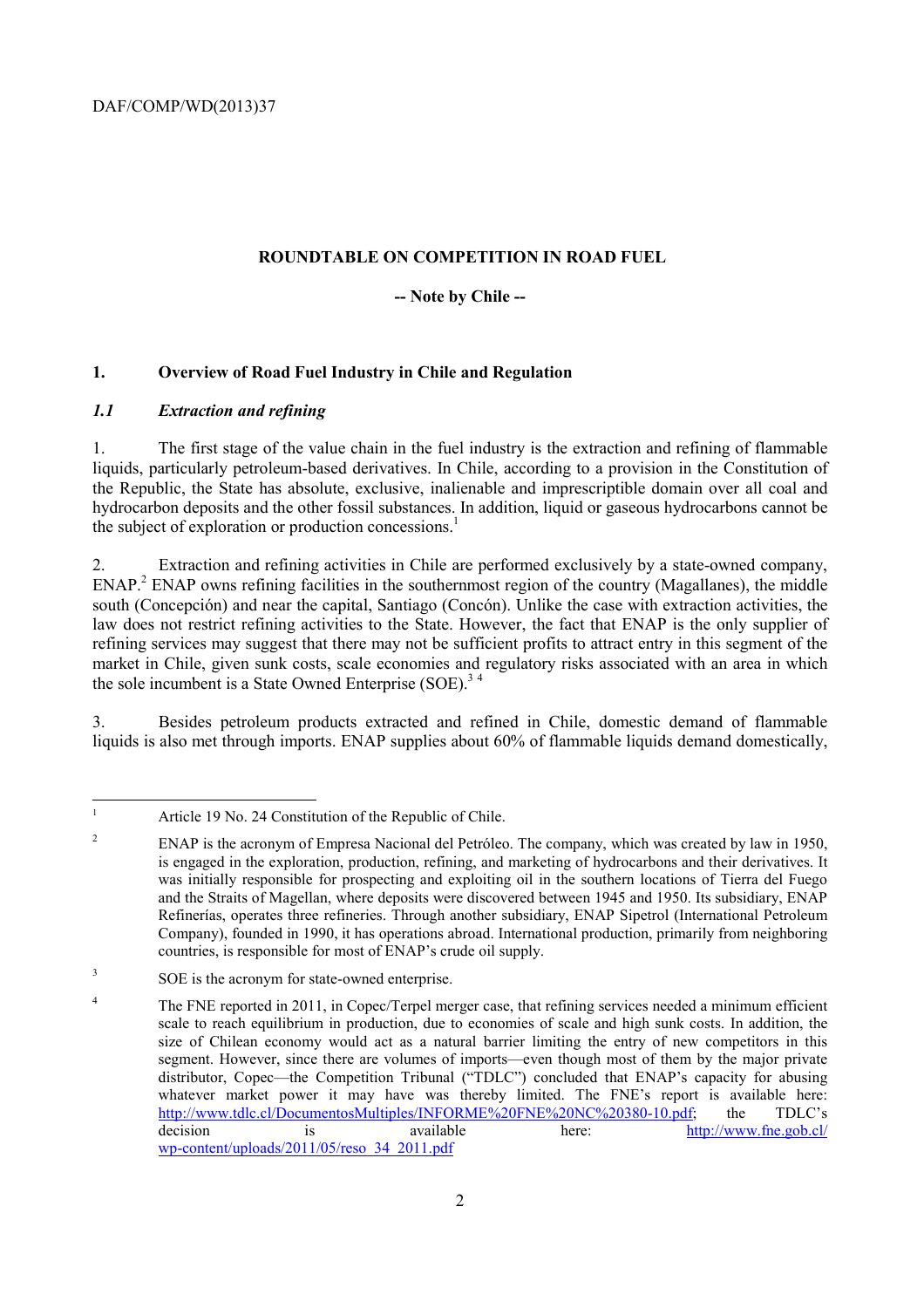while the remaining  $40\%$  is supplied by imports.<sup>5</sup> Major companies involved in importing flammable liquids are ENAP and Copec. Among private distributors, Copec accounts for 95% of imports, while Enex/Shell and Petrobras import significantly lower quantities.

# *1.2 Transportation and storage*

4. Flammable liquids must be transported to storage facilities. Transportation is done by means of pipelines, ships, and/or trucks. Pipeline transportation is provided by SONACOL, a private company coowned by Copec, ENAP, Enex, Petrobras and Abastible.<sup>6</sup> SONACOL's main pipeline unites refining facilities in Concón with storage facilities in Maipú (a southern department in the Santiago Metropolitan Region), and accounts for almost 95% of Santiago's flammable liquid demands. Due to the fast and safe transportation that pipelines provide for refined flammable liquids, ships and trucks are only imperfect substitutes.

5. Both ENAP-refined products, as well as imports, are stored in land and maritime storage facilities. ENAP and the major distributors (Copec, Enex, Petrobras and Terpel) participate in this segment of the value chain by means of storage facilities that are individually-owned, owned in common by subsidiaries, or owned by major industrial customers, such as major mining and power companies, and companies participating in spot transactions.7

6. Transportation from storages facilities to areas of consumption (*e.g.*, industrial customers and retail gas stations) is mainly done through tanker trucks. This transportation service is generally outsourced by distributors. In some particular cases, transportation from storage facilities is done by ship.

# *1.3 Wholesale distribution*

7. The wholesale distribution segment involves the purchase of ENAP's products and/or imported products, the transportation of these products to storage facilities, their storage, and finally, their transportation to the wholesale customers. Major participants in wholesale distribution are Copec, Enex(Shell), Terpel and Petrobras, along with other small providers (none of which have more than 5% market share). While wholesale distribution involves two kinds of customers, industrial customers and gas stations, the latter are the most relevant segment for the purposes of this contribution.

# *1.4 Retail distribution (gas stations)*

8. There are around 1,500 gas stations throughout Chile. This distribution channel accounts for around 43% of refined flammables (*i.e.*, gasoline, petrodiesel, kerosene) consumed in the country. Measured by the number of gas stations owned by each chain, Copec is the largest market participant, with

 $\overline{5}$ 5 Petrodiesel is the main import, entering the country through Quintero, a maritime port nearby Santiago.

<sup>6</sup> Abastible is a liquid petroleum company

<sup>7</sup> For instance, in the case of the Metropolitan Region of Santiago, main storage facilities are located in Maipú, a southern department. One of these storage facilities belongs jointly to Copec and Enex; another one belongs to JLC, and independent distributor; another one belongs to the ex-Emalco (a formerly ENAP's subsidiary, today under ENAP's division of storage and pipelines). The major storage facility belongs to ENAP, which has a storage capacity for the 50% demand of the region. The second largest actor in terms of storage capacity is Copec which has facilities that it owns independently, and other storage facilities owned jointly with Enex(Shell).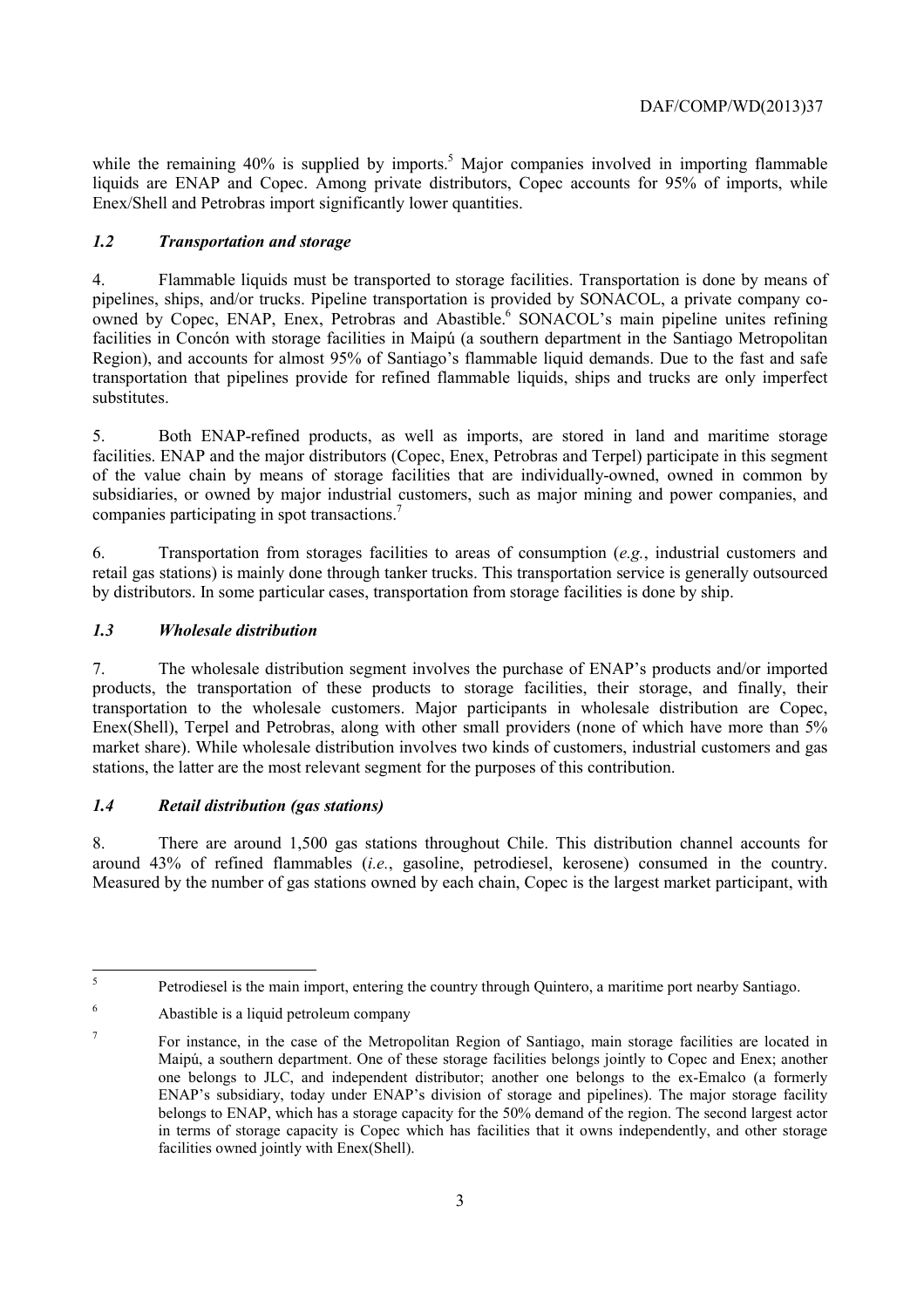665 gas stations, followed by Shell (376), Petrobras (246), Terpel (171), and other independent distributors  $(44)^{8}$ 

9. Different kinds of contractual arrangements govern the relationships between wholesalers and retailers. According to the most common forms in practice, some retailers use the branding of the specific wholesaler that provides the flammables, and resell the products at prices determined at the retail level. Other retailers follow an agency business model in which the retail price is fixed by the wholesaler, which also owns the flammables; the retailer is remunerated with some percentage of retail sales revenues.

10. Measured by the amount of sales, this segment has been identified by the competition authorities in Chile as a highly concentrated market, led by Copec with a market share of almost  $60\%$ .<sup>9</sup>

11. In the case of fuels distributed by retail gas stations, competition authorities in Chile have defined relevant geographic markets on the basis of small or local areas, since consumers would consider as actual substitutes only those gas stations located at a relatively short distance one from the others.<sup>10</sup>

#### *1.5 Tax issues and regulations*

12. Taxes on flammables are an important component of the retail price. Sales of flammables are subject to a specific tax representing around 10% of the retail price in the case of diesel, and around 30% in the case of gasoline.<sup>11</sup> The tax was introduced for the first time after a 1985 earthquake and was aimed at repairing the roads that had been destroyed.

13. Since the Gulf War (1990-1991), international oil prices generally have been increasing, leading the government to put in place different stabilization mechanisms to compensate for Chile's excessive vulnerability to international price increases.<sup>12</sup> The first mechanisms designed and implemented were

9 Ibídem

 $\hat{\mathbf{X}}$ 8 As expressed by TDLC, May 26th, 2011, Res. 34/2011, Copec/Terpel merger case, section 8.4, p. 22.

<sup>10</sup> TDLC, April 26th, 2012, Res. 39/2012, Shell/Terpel merger case, section 8.5, p. 34: "[C]onsumers decide taking into account the alternatives they have for substituting consumption in a specific gas station. Thus, even though consumers could eventually travel for a hundred kilometers searching for an alternative gas station, high search costs make reasonable to think in a geographic market locally limited in case of distribution through gas stations". In the FNE's report for this case, it expresses: "Two gas stations should be considered in the same geographic market if consumers of the products displace towards one or the other due to their proximity, accessing to better prices. Thus, the geographic relevant market should be determined according to the area of influence of the gas station defined on the basis of the time consumers are willing to displace in search of a better price" (free translation from the original in Spanish). Due to the overlap of areas of influence a 'domino' or 'chain reaction' effect, may make include within the geographic market some gas stations rather far. On the basis of the considerations above, and due to the lack of sufficient information, the FNE determined the geographic relevant markets as each of the administrative departments having gas stations from the two companies of the transaction under review, with the exception of the metropolitan area of Santiago, which justified to consider several departments jointly, due to longer distances commonly traveled by consumers. FNE's report, December 20, 2011, available here: http://www.fne.gob.cl/wp-content/uploads/2011/12/inf\_tdlc\_010\_2011.pdf

<sup>11</sup> http://sie.minenergia.cl/sieJSFServer/pages/reporte.xhtml?i=80. Some transportation companies may recover what they have borne due to this tax.

<sup>12</sup> Chile's demand for petroleum derivatives is highly dependent on imports. And the import prices are a function of international prices, particularly WTI petroleum market in the case of Chile. A report issued by a British bank illustrated the consequences of this dependence, for instance, a 10% increase in the barrel of crude oil international prices would increase inflation in Chile in 1,14%, and would reduce the GDP in the range of  $0,3 - 0,6\%$ .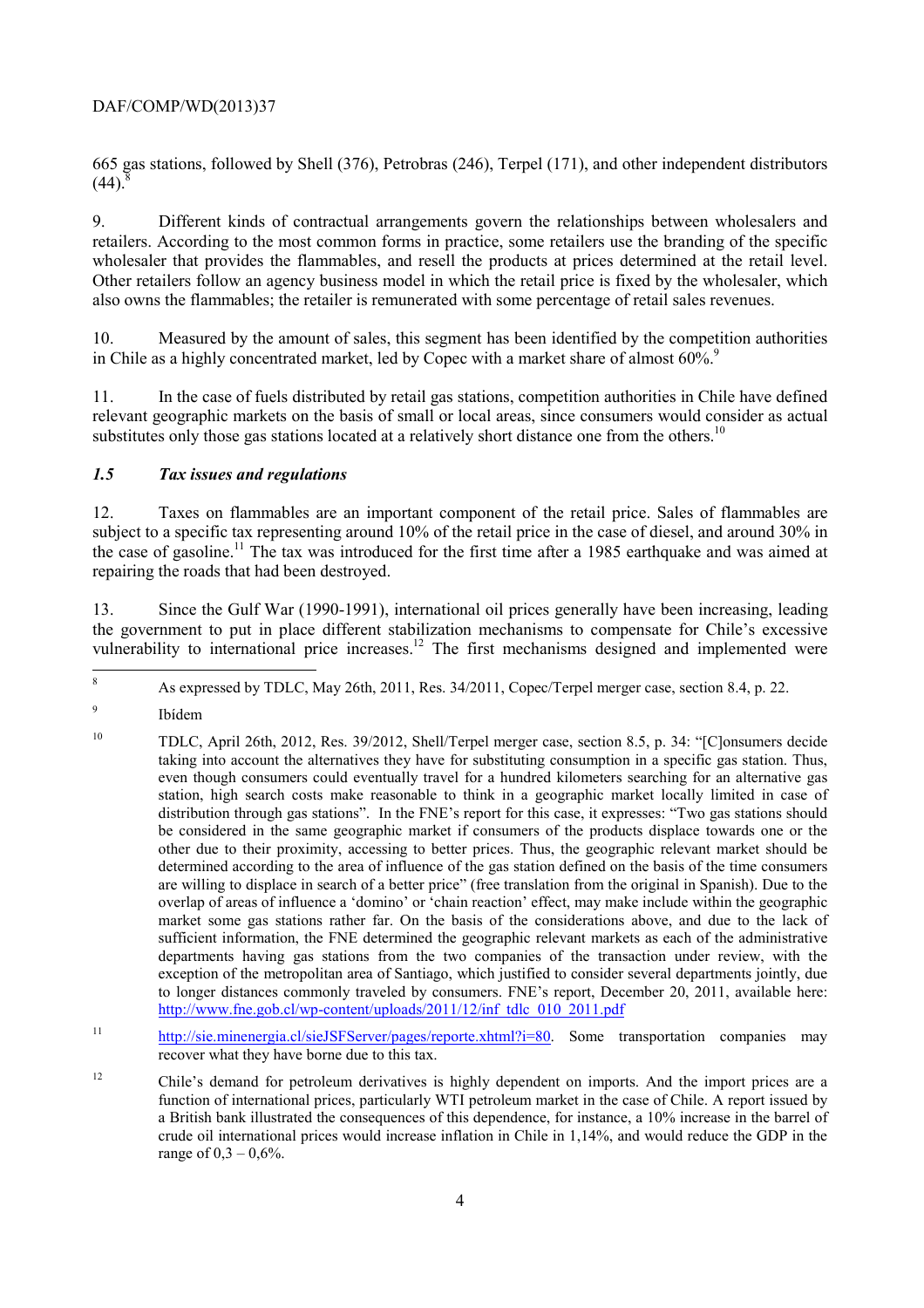stabilization funds. The mechanism currently in force is a system that, instead of a fund, introduced a variable component in the calculation of the tax rate on flammables. The variable component of the rate is a function of differences between a median reference price and the import parity price, both determined weekly. The variable component is triggered when that difference exceed a 12.5% upward and downward price band. In other words, the variable component of the tax rate is reduced when prices increase beyond the band, and is increased when prices decline below the band. The mechanism is aimed at avoiding transitory price increases and alleviating permanent increases, without turning into a subsidy. According to the legislation enacted in 2011, it is expected that this system will be replaced with an insurance mechanism supported by the use of financing derivatives, but the implementation of this next stage has proven to be very challenging and has been delayed.

14. The Chilean competition authorities have concluded that some regulatory requirements act as barriers to entry, particularly in the case of zoning and environmental regulations. These regulations may turn into a strong barrier to entry, particularly in some cities or areas where the building of new gas stations has been frozen by zoning authorities. In a recent merger case, for instance, the TDLC identified as legal barriers those regulations restraining the building of new gas stations in urban areas.<sup>13</sup>

## **2. Competition issues and Competition Law cases; remedies**

## *2.1 Price-fixing cases and complaints*

15. The first collusion case the TDLC confronted involved allegation of concerted practices among fuel retailers in the Valparaíso Region, which is located near Santiago. The case was initiated before the *Comisión Preventiva* of the Valparaíso Region, an administrative body predecessor of the TDLC.<sup>14</sup> That entity held in April 2003 that the four defendant fuel retailers had been behaving in a concerted manner with the purpose of increasing, ensuring and maintaining their margins, and ordered them to cease the conduct. The main grounds for this decision were the significantly higher margins in the Valparaíso Region than in Santiago, in spite of the absence of the cost of transportation in Valparaíso from the refining facilities, a cost that must be borne for distribution in Santiago.

16. On the basis of this background, the FNE initiated an investigation in the road fuel markets in Valparaíso and Santiago. Afterwards, the FNE submitted a complaint before the TDLC against the major fuel distributors accusing them of collusion in the Metropolitan Area of Santiago, during the years 2001 and 2002, grounded on the increase in margins in a context of demand decline, asymmetric price adjustments ('rockets and feathers'), the similarity of level of prices and their evolution, and the downward of margins in an area where the defendants faced competition from an independent retailer.

17. In June 2005, the TDLC dismissed the FNE's complaint and overturned the prior decision of the Comisión Preventiva. The TDLC concluded that collusion could not be proven by an increase in margins, the asymmetry in price adjustments and/or the similarity of prices and their evolution in a homogeneous product market. According to the Competition Tribunal, these elements were not even sufficient to prove tacit collusion, since quantitative data was needed for discarding alternative explanations for margin increases. The TDLC also dismissed several allegations regarding the existence of barriers to entry in the upstream markets (namely transportation and storage). As to the entry barriers in the retail market, zoning regulations were identified, but their significance was not further analyzed. The extended practice of

 $13$ 13 TDLC, April 26th, 2012, Res. 39/2012, Shell/Terpel merger case, section 9.15, p. 51; available here: http://www.fne.gob.cl/wp-content/uploads/2012/08/reso\_39\_2012.pdf

<sup>14</sup> Before the creation of the Competition Tribunal (TDLC), several Comisiones Preventivas in administrative regions and one in Santiago, were in charge of assessing conducts from a competition law approach but with no judicial punishing powers beyond issuing injunctions.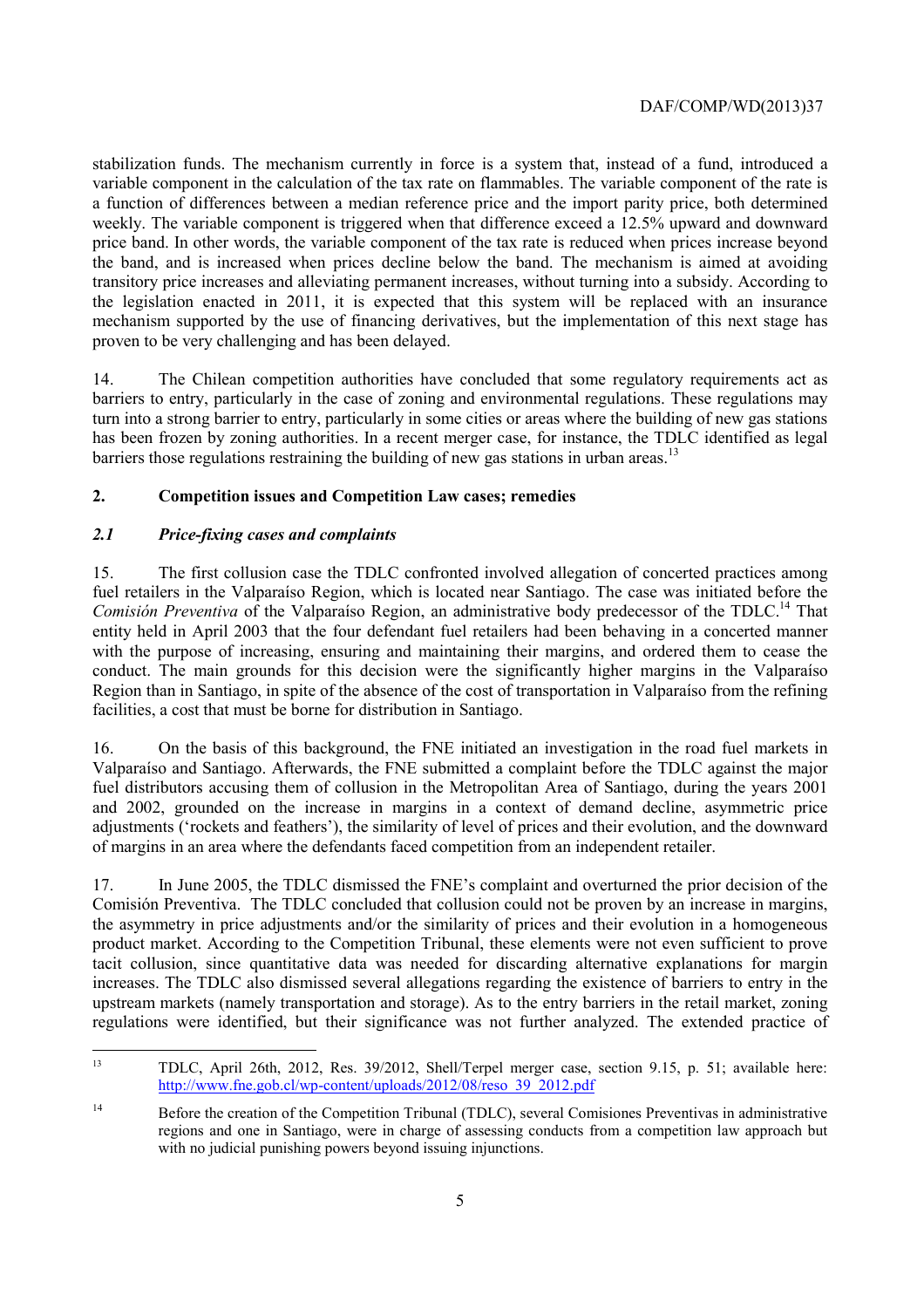vertical integration between wholesale and retail distribution was considered as a potential facilitating practice for collusion.

18. Despite the dismissal of the FNE's complaint, the TDLC issued some recommendations regarding transparency in the operations of the company owning Chile's major pipeline, others aimed at facilitating the development of alternative pipelines, and ordered the FNE to monitor vertical relationships between the wholesale and retail segments.

19. It is worth recalling that, at the time the competition authorities dealt with this case, they did not have adequate powers for investigating cartel conduct (as leniency, dawn raids, wiretapping were not introduced until 2009). Thus, cartel cases were built mainly on the basis of circumstantial evidence.

20. Other cartel allegations have been raised, most frequently by local political representatives. These complaints usually concern a local area (such a city or a region), lack significant evidence for grounding an action and, since they are made publicly, any potential investigation is early deprived of surprise factor. Nevertheless, some have translated into actual and formal complaints before the FNE. And some of these have triggered the initiation of investigations still ongoing, while others have been dismissed.

## *2.2 Merger cases*

21. A major cross-border transaction involving the Copec group (by far the major player in fuel distribution) and a Colombian parent company of Terpel Chile (a Copec rival in retail and wholesale distribution) provided an opportunity for undertaking an in-depth review of regulatory, structural and behavioral elements in this industry. The presentation that follows is divided into three different stages: (1) the TDLC's decision on the original transaction submitted for merger review; (2) the TDLC's refusal to approve the proposed purchaser of the assets that it ordered to be divested; and (3) the Supreme Court's ruling overturning the TDLC's decision regarding the disposition of the divested assets. The FNE's position in each of these stages will be detailed as well.

22. *TDLC's merger decision on the original transaction submitted for merger review*. In 2010, the Copec group initiated a consultation for approval before the TDLC regarding a pending transaction that would grant Copec control over Terpel Colombia, a holding company in Colombia that was the parent company of Terpel Chile, a rival of Copec in the Chilean markets of fuel distribution. In Copec's submission, the company proposed the following commitments: the divestiture of Terpel Chile within two years, along with several measures aimed at keeping the management and sensitive commercial information of Terpel Chile completely separate and independent from both Terpel Colombia and Copec until the divestiture was completed.

23. In May 2011, the TDLC concluded that wholesale and retail distribution were highly concentrated markets, worsened by significant levels of vertical integration, and by barriers to entry and expansion. With respect to refining and imports, the TDLC concluded that ENAP's capacity for incurring in market power abuse was limited by the availability of imports. As to transportation, even though it mentions the risk of exclusionary prices in access to a duopoly pipeline infrastructure integrated by ENAP and SONACOL, available capacity of SONACOL's pipelines would limit this risk. Maritime transport, even though dominated by ENAP, would be open to the entry of alternative carriers. As to storage, the TDLC concluded that companies not owning a storage facility could rent storage capacity from someone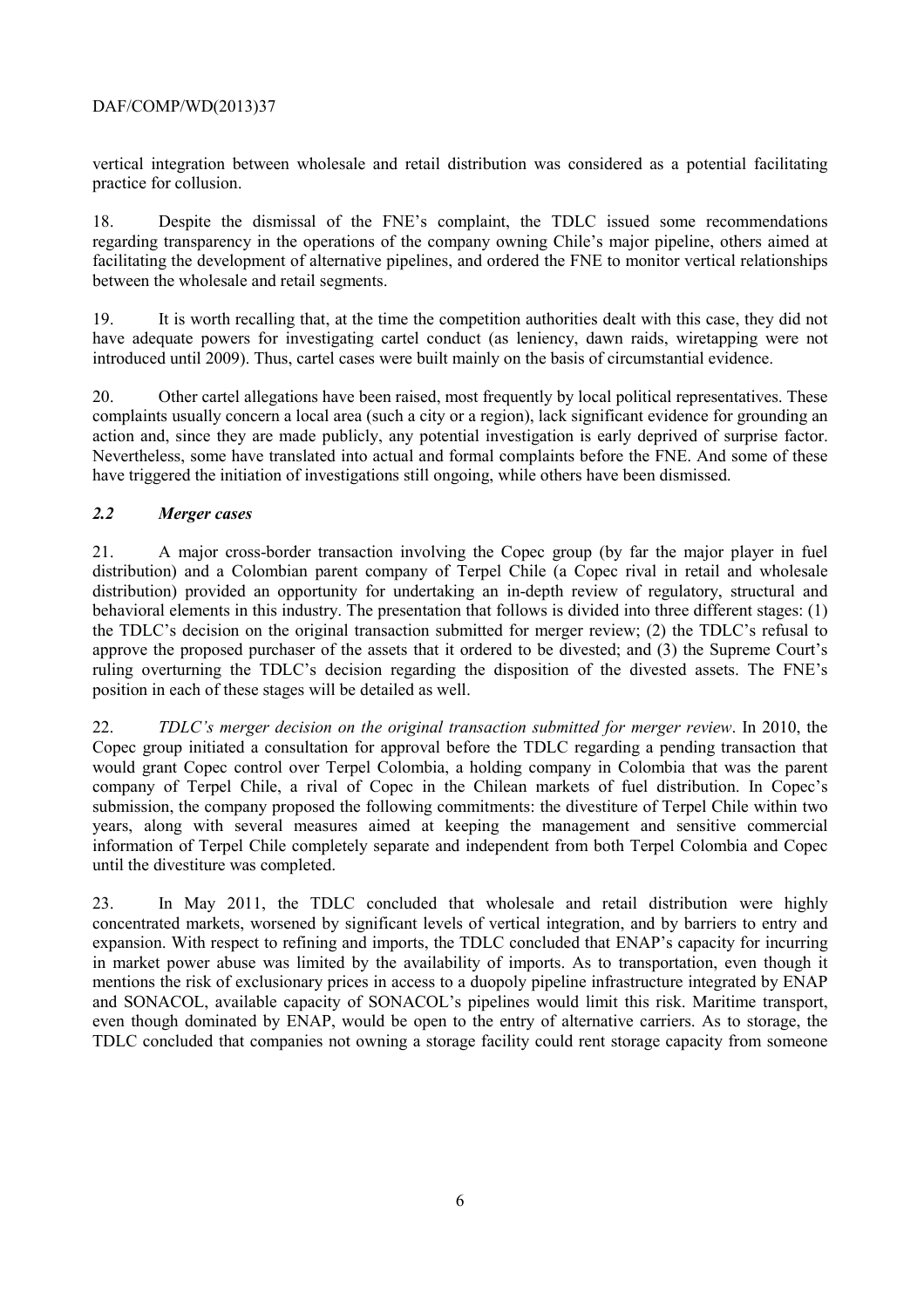else, as Terpel has done, under the condition of accessing to fair (non-exclusionary) prices for storage facilities<sup>15</sup>

24. The major risks the TDLC identified were in wholesale distribution and in retail distribution through gas stations. The TDLC upheld the position of the FNE, holding that maritime terminals and storage facilities were essential facilities for the wholesale distribution at a national level, that the high sunk costs were an entry deterrent and that the time needed for planning new infrastructure and logistics projects for wholesale distribution made it very hard to have timely entry or new entry at all. The high and increasing market share of Copec in wholesale distribution and the stability of concentration indexes since 2007 (C4 over 90% and HHI over 4500), were additional factors in reaching the conclusion on the noncontestable character of the wholesale distribution segment. As to the retail distribution through gas stations, the levels of concentration (and to some extent, the corresponding market shares) in the wholesale segment were replicated by the retail segment due, in part, to vertical integrations strategies through direct ownership of gas stations or other contractual arrangements. Moreover, the TDLC agreed with the FNE's position that the homogeneous nature of the products, and the ease of monitoring due to vertical integration and the manner form of making prices public, increased the risks of coordinated effects. Hence, the TDLC concluded that the transaction under review would result in significant risks of harm to competition in the distribution of fuels through gas stations.<sup>16</sup>

25. The TDLC imposed remedies beyond the commitments proposed by the merging parties conditioning the divestiture package as follows (1) all the assets must be sold in only one package, to one purchaser only; (2) the aim of the divestiture should be to allow the development of an entity competitively viable and totally independent both from Copec and from Terpel Colombia in order to effectively compete with Copec; and (3) the divestiture should be performed within 18 months since the effective takeover of Terpel Colombia. Other remedies were aimed at ensuring effective monitoring of and compliance with the divestiture process. In particular, the TDLC imposed a mandatory notification prior to the divestiture in case the purchaser was an incumbent. $17$ 

26. *TDLC's refusal of the proposed purchaser*. The purchaser interested in acquiring the divestiture package was Shell, the second largest actor in fuel distribution market. In a divided 3-to-2 decision issued in April 2012, the TDLC rejected the proposed acquisition of Terpel Chile's divested assets by Shell. The main grounds for TDLC's decision involved entry barriers and coordinated effects, and the dismissal of each of the efficiencies advanced by the merging parties. Thus, the TDLC concluded that there were not any remedies available that could mitigate the competitive risks of an acquisition by Shell, and that the purchase by Shell would not fulfill the purpose of the divestiture of developing an effective viable and independent market participant.<sup>18</sup>

27. The differences between the TDLC's majority and minority focused mainly on efficiencies. Contrary to the majority, the dissenting judges did not agree with blocking Shell's purchase. The minority considered that some efficiencies—such as the increase in the number of customers, which would thereby

<sup>15</sup> 15 Blue Oil, a fuel distributor oriented towards industrial customers claimed in this proceeding that such exclusionary prices have been imposed by ENAP, affecting its competitiveness, an allegation Blue Oil had raised before in another proceeding against ENAP.

<sup>&</sup>lt;sup>16</sup> These conclusions did not extend to industrial customers due to the higher bargaining power of customers and the relatively higher number of suppliers in this cannel.

<sup>17</sup> Records of this case, known as the Copec/Terpel merger case, and the corresponding TDLC's decision are available here: http://www.tdlc.cl/Portal.Base/Web/VerContenido.aspx?ID=2738&GUID=

<sup>18</sup> Records of this case, known as the Shell/Terpel case, and the corresponding TDLC's decision are available here: http://www.tdlc.cl/Portal.Base/Web/VerContenido.aspx?ID=2921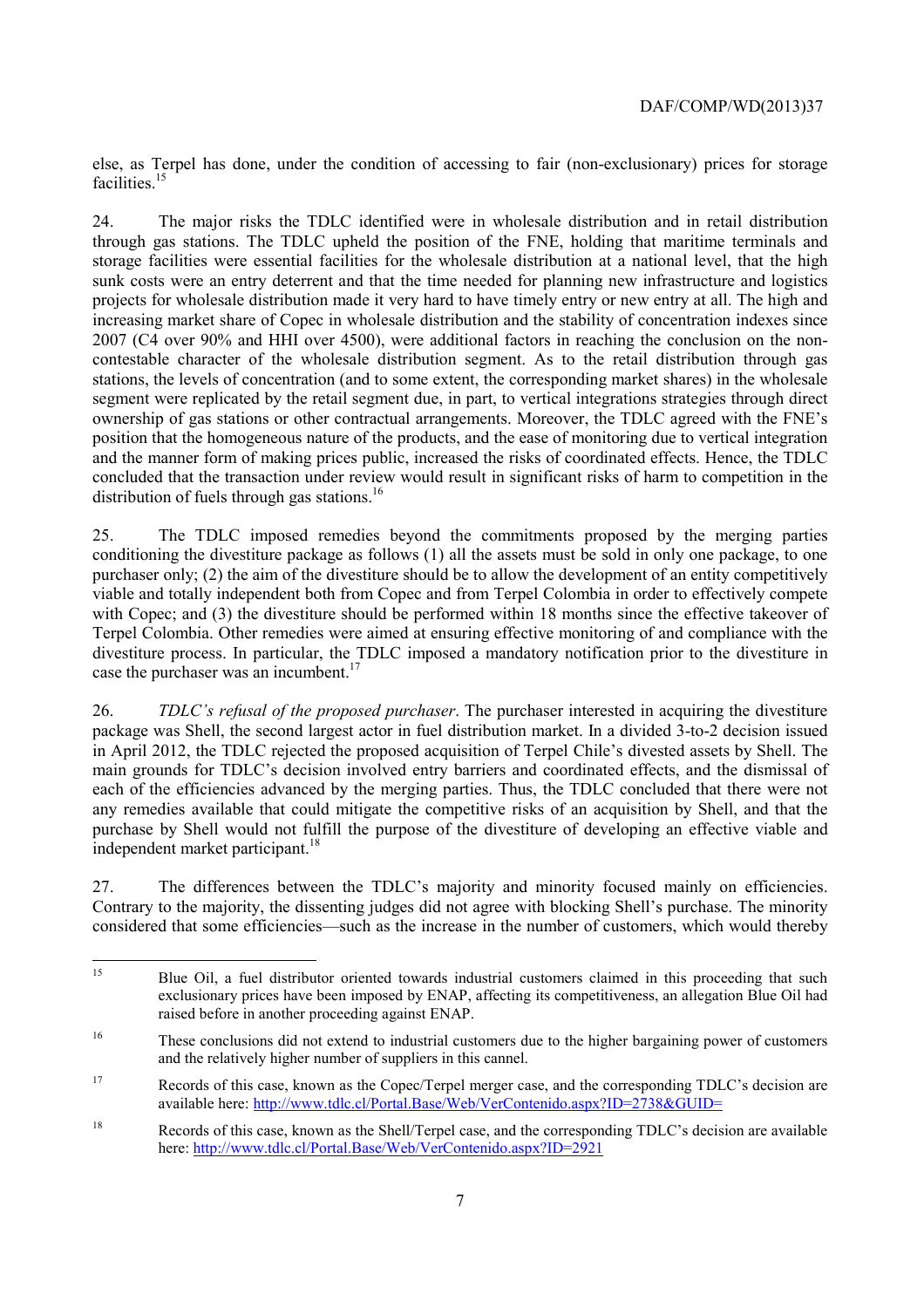allow the merged entity to reach sufficient scale to make direct imports, and the savings on storage costs were efficiencies sufficiently verifiable, feasible and directly attributable to the transaction and that they would likely benefit consumers.

28. The FNE's report, took an intermediate position, agreeing with some of the efficiencies raised by the merging parties but identifying high coordinated effects in some specific areas, justifying the imposition of divestiture remedies with respect to those areas, ensuring that the purchaser would be an independent company.<sup>19</sup>

29. *Supreme Court's ruling overturning TDLC's decision*. In January 2013, the Supreme Court overturned the TDLC's decision that had blocked the purchase by Shell. The Court held that prohibiting the transaction was not proportionate in the case and, following the view of the FNE, approved the purchase by Shell subjected to divestiture of at least one gas station in all the markets in which the yield of concentration post-transaction would exceed those determined by the FNE in its internal guideline for horizontal mergers as threshold for preliminary competitive concern.<sup>20</sup>

#### *2.3 Dominance cases*

30. There is only one exclusionary abuse case that the TDLC has dealt with to date in this industry. In that case, the plaintiff was an independent wholesale distributor that wanted to buy fuel from ENAP but did not comply with ENAP's requirements. The plaintiff claimed a refusal to deal and an exclusionary abuse, an accusation that the TDLC dismissed on the basis that the requirements were reasonable.<sup>21</sup>

31. In another exclusionary abuse allegation, in 2009, Blue Oil Company, an international fuel trader, sought to initiate a proceeding requesting pre-complaint disclosures by ENAP, claiming that ENAP was abusing its market power in order to exclude Blue Oil from the market for distribution to industrial customers. The TDLC dismissed the petition, holding that the requested disclosure was not needed in order to submit a formal complaint and initiate a regular adversarial proceeding against ENAP. Finally, Blue Oil did not submit a complaint.<sup>22</sup>

32. Beyond the TDLC activities, the FNE has received and analyzed complaints for both exclusionary and exploitative conduct. Regarding exclusionary abuses, for instance, a complaint accusing Copec of sham litigation was submitted before the FNE by Hotelera Neuquén in 2010. The FNE decided to close the investigation without further action on the basis that Copec's actions were aimed at enforcing an award granted in an arbitration proceeding and thus the alleged facts did not satisfy the TDLC's case-law on sham litigation, which require an exclusionary purpose as the motivation for the conduct.

33. As to complaints claiming exploitative market power, for instance, in 2010, two congressmen submitted a complaint before the FNE against ENAP, accusing the company of price discrimination, since ENAP was charging lower prices in Santiago than in the rest of the regions. The FNE dismissed the

<sup>19</sup> 19 The FNE's report for the Shell/Terpel proceeding is available here: http://www.fne.gob.cl/wpcontent/uploads/2011/12/inf\_tdlc\_010\_2011.pdf

<sup>&</sup>lt;sup>20</sup> Records of this case, known as the Shell/Terpel case, including the corresponding decisions, are available here: http://www.tdlc.cl/Portal.Base/Web/VerContenido.aspx?ID=3083&GUID=

<sup>21</sup> TDLC, April 18, 2008, Ruling 64/2008, MICOM S.A. vs. ENAP case, available, here: http://www.fne.gob.cl/wp-content/uploads/2011/03/sent\_0064\_2008.pdf

<sup>&</sup>lt;sup>22</sup> Records of this summary proceeding initiated by Blue Oil against ENAP, and the TDLC's decision are available here: http://www.tdlc.cl/Portal.Base/Web/VerContenido.aspx?ID=2367&GUID=